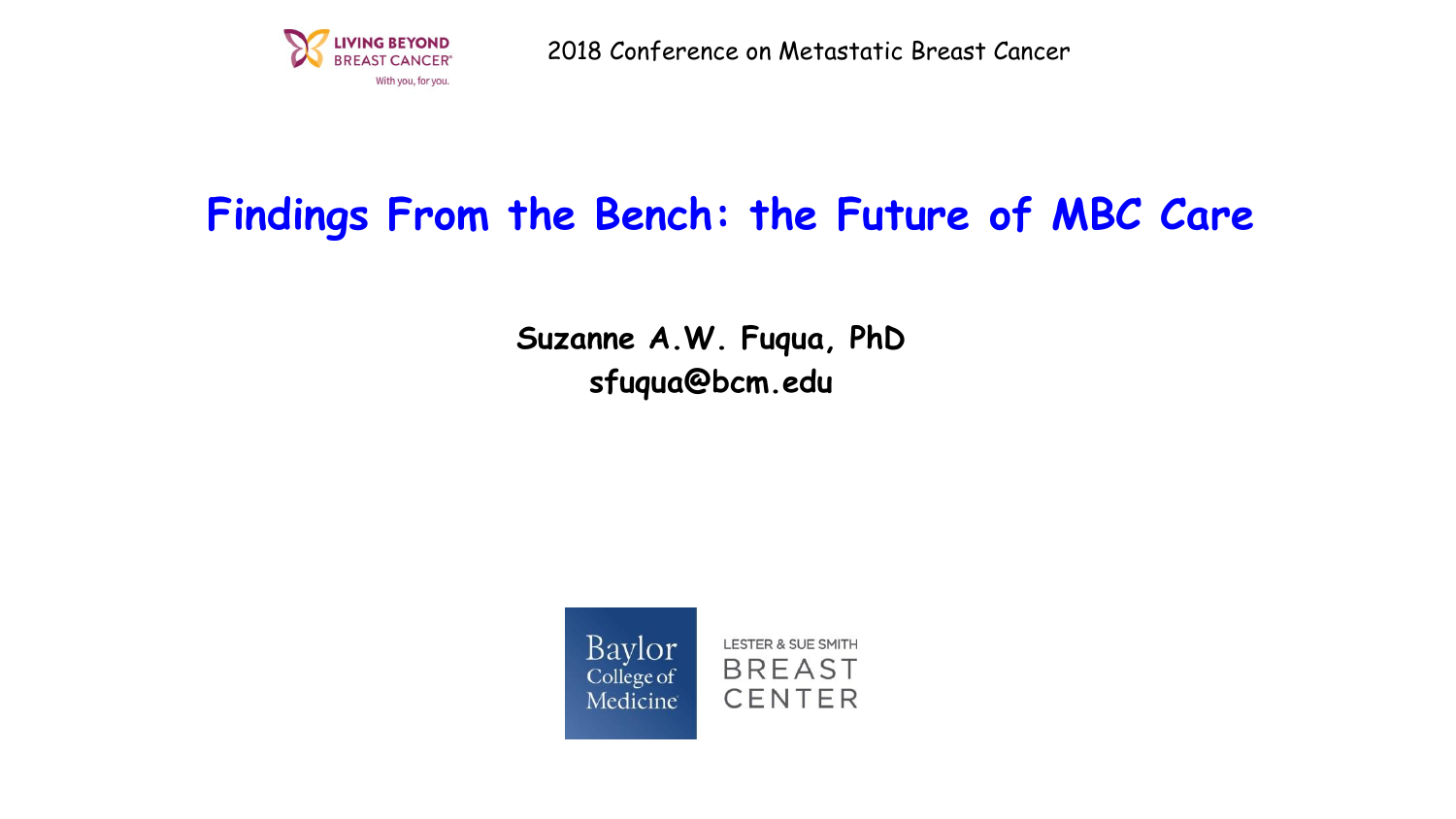# **Adjuvant Therapy of Breast Cancer Subtypes**

- **ER+/PR+: Hormone therapy (Aromatase Inhibitor (AI) or antiestrogen (Tamoxifen)**
- HER2+/ER- or ER+: HER2 targeted agents
- Triple Negative (ER-/PR-/HER2-): Chemotherapy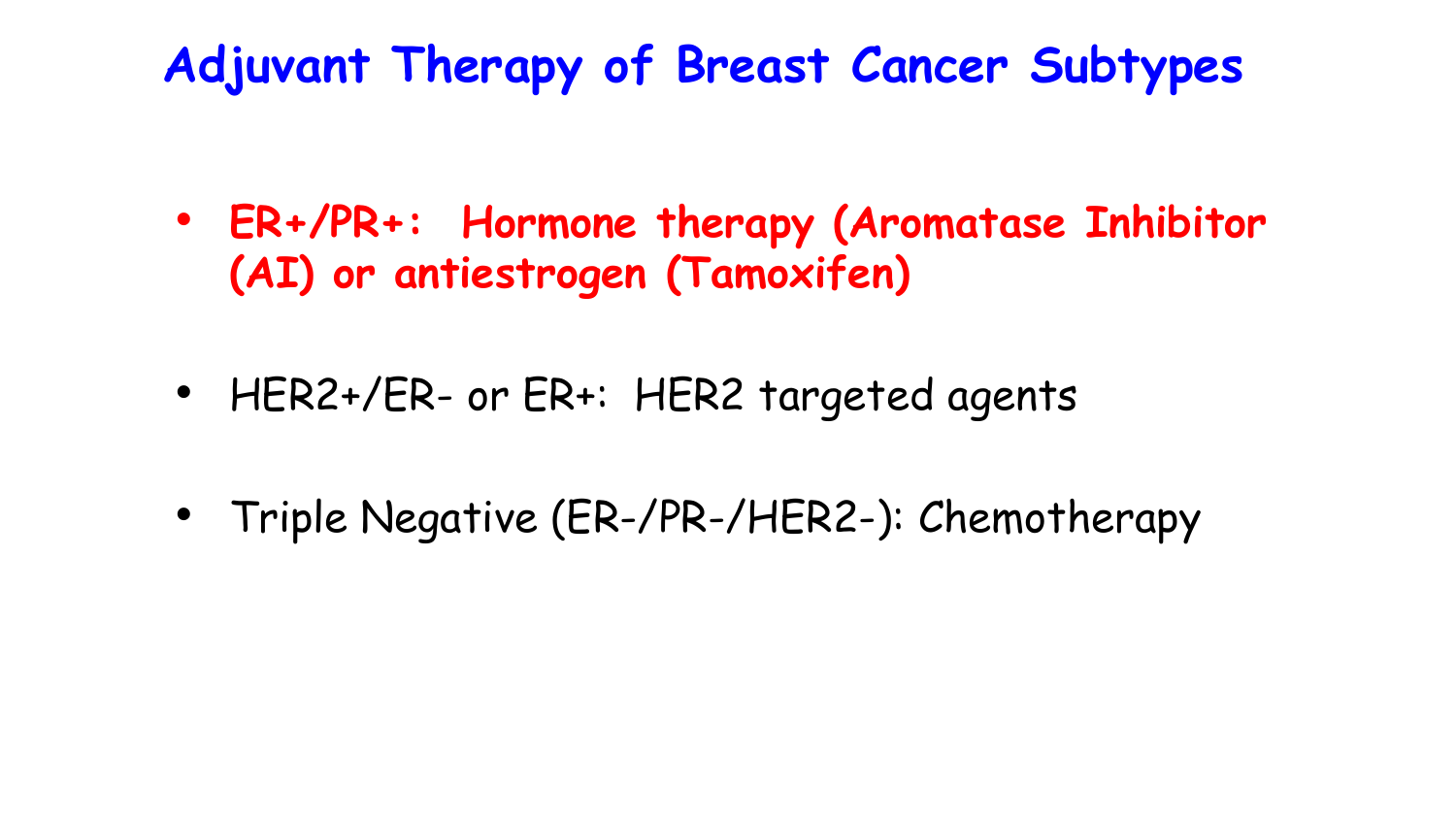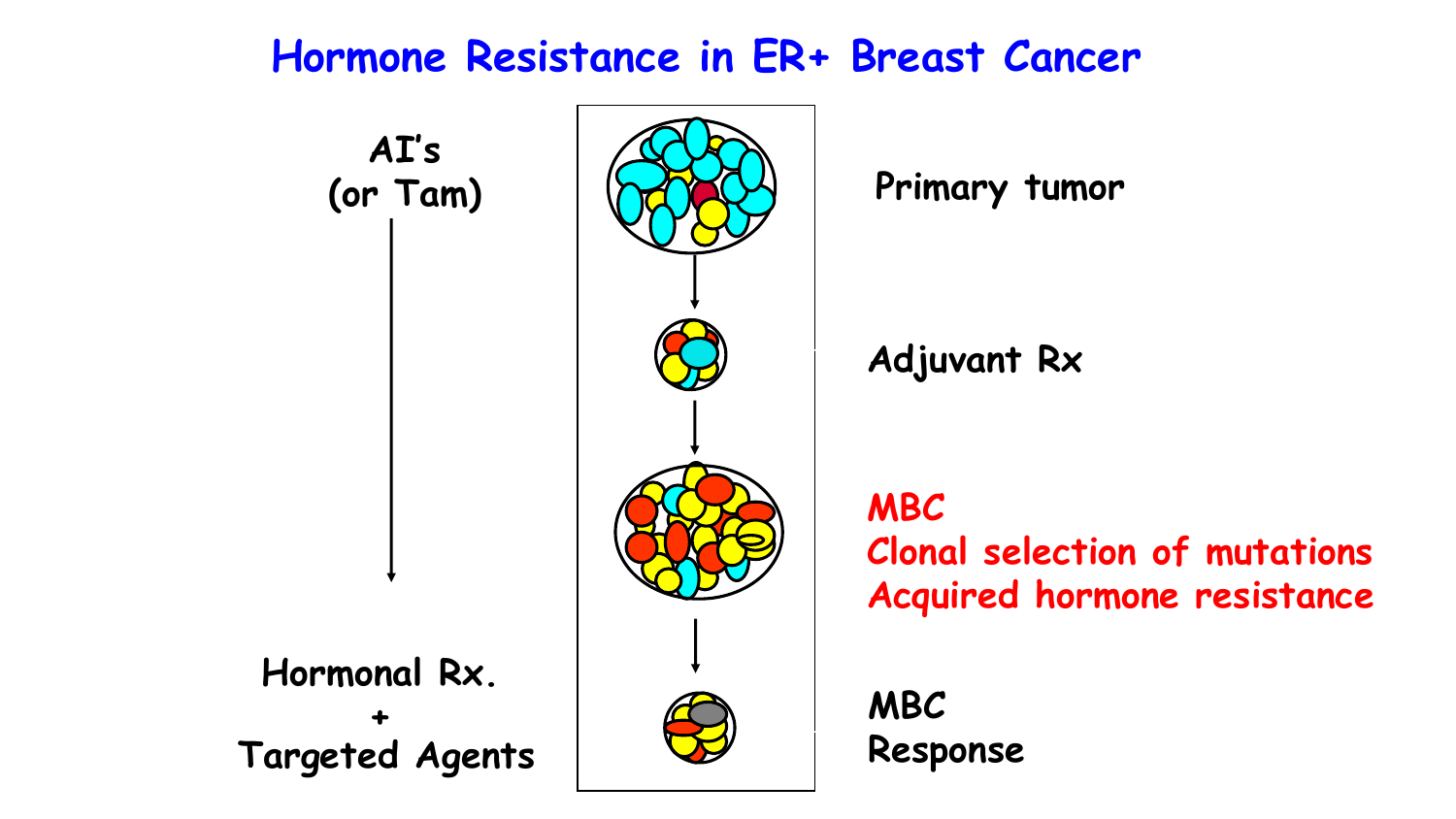## **Hormone Resistance in ER+ Breast Cancer**



**MULTIPLE resistance mechanisms arise in MBC**

**Therefore need combination targeted therapy or use of novel sequential therapy approaches**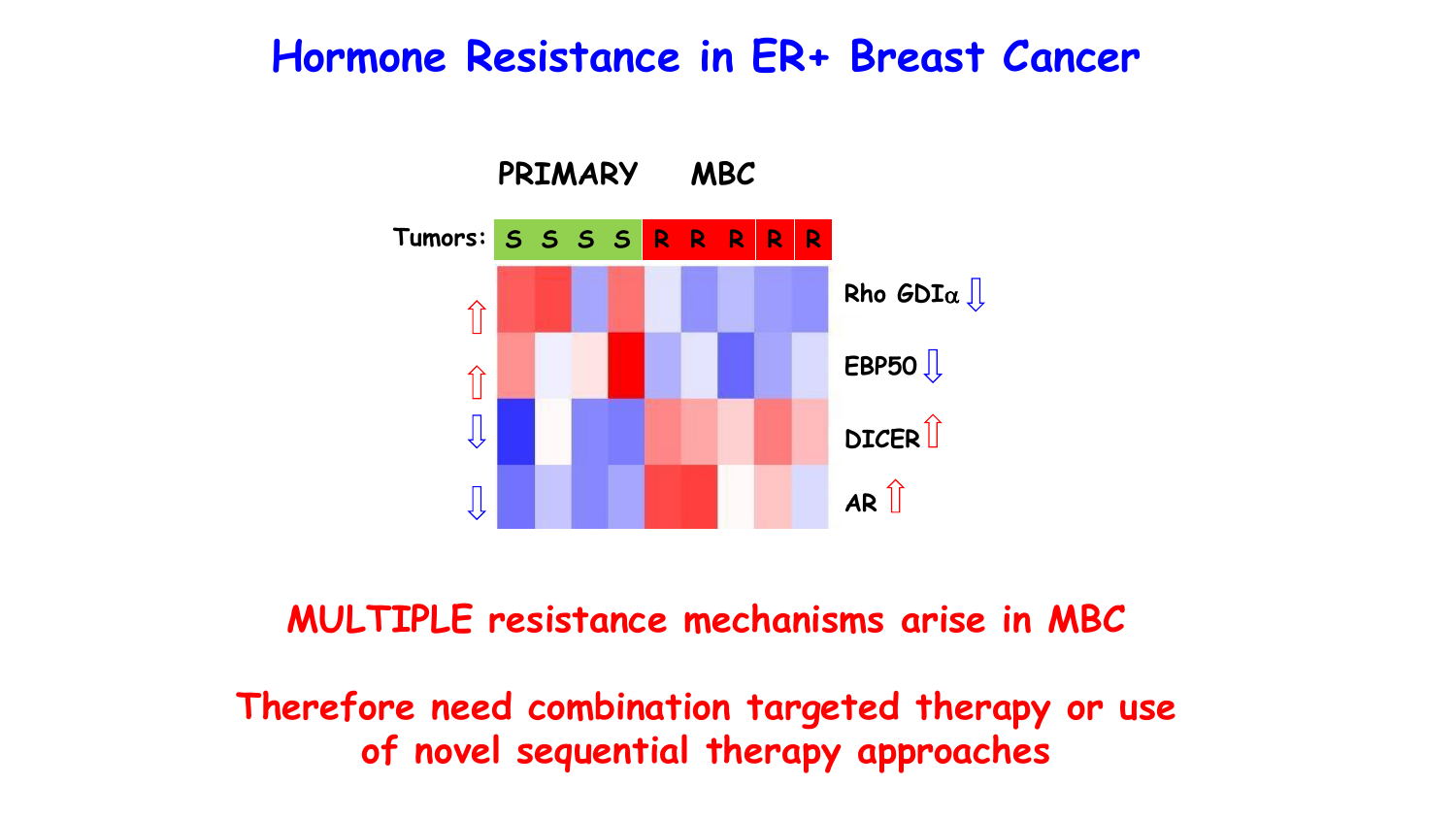# **Treatment Resistance Reprogramming of Tumors**

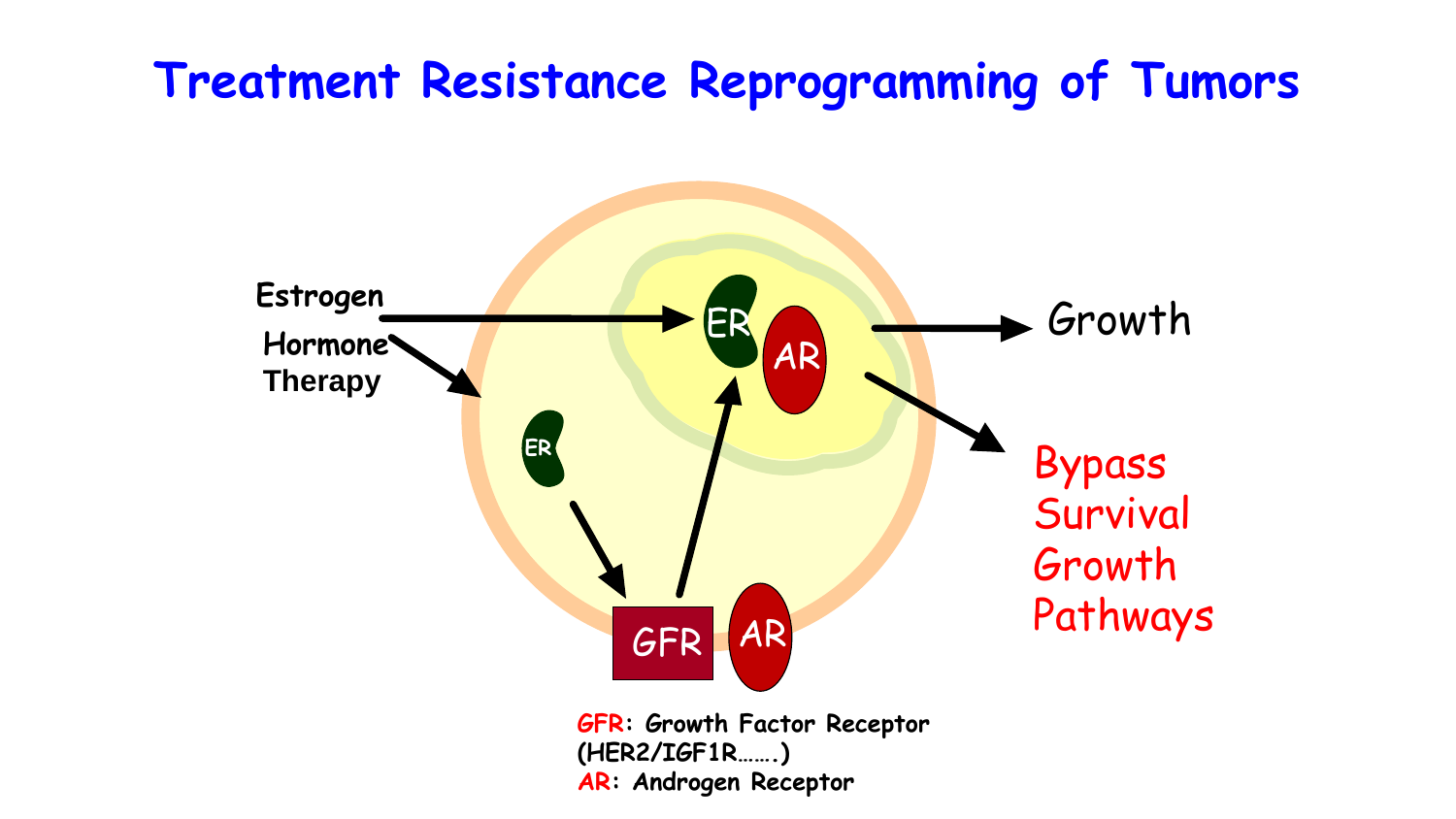## *ESR1* **Gene Mutations in MBC Confer Resistancet o Hormonal Therapies**

• Originally discovered *ESR1* mutations in MBC in 1997



- Now we know 40% of MBC contain *ESR1* gene mutations
- Are acquired during treatment of MBC with AI (Clonal selection? Do they drive metastasis?)
- Fulvestrant and targeted therapies (mTOR/CDK4,6) are effective in MBC with *ESR1* mutations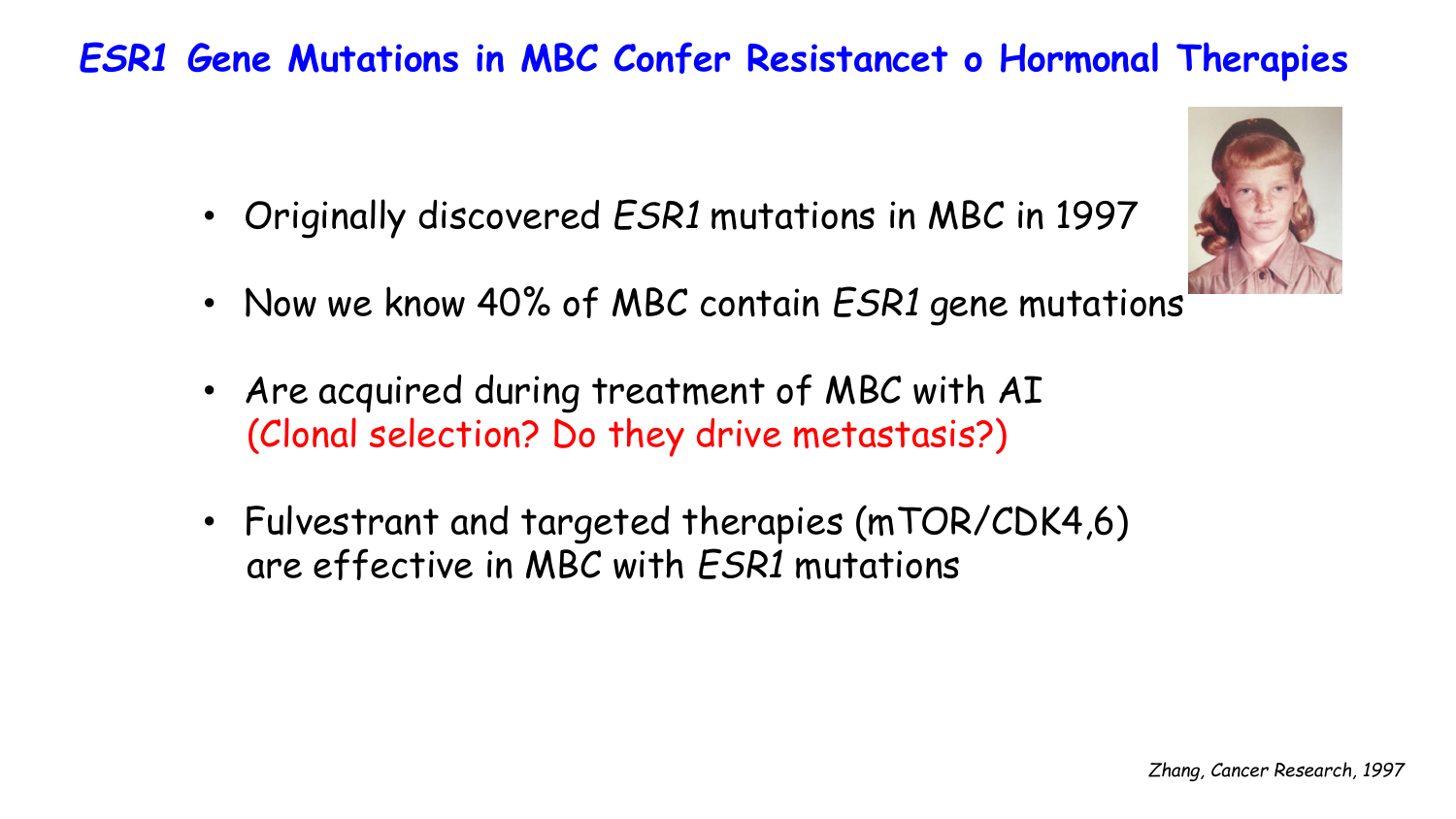### *ESR1* **Gene Mutations Drive Metastasis**



#### **Metastases in all mixing groups were 100% mutant= Clonal Selection**





*Fuqua unpublished*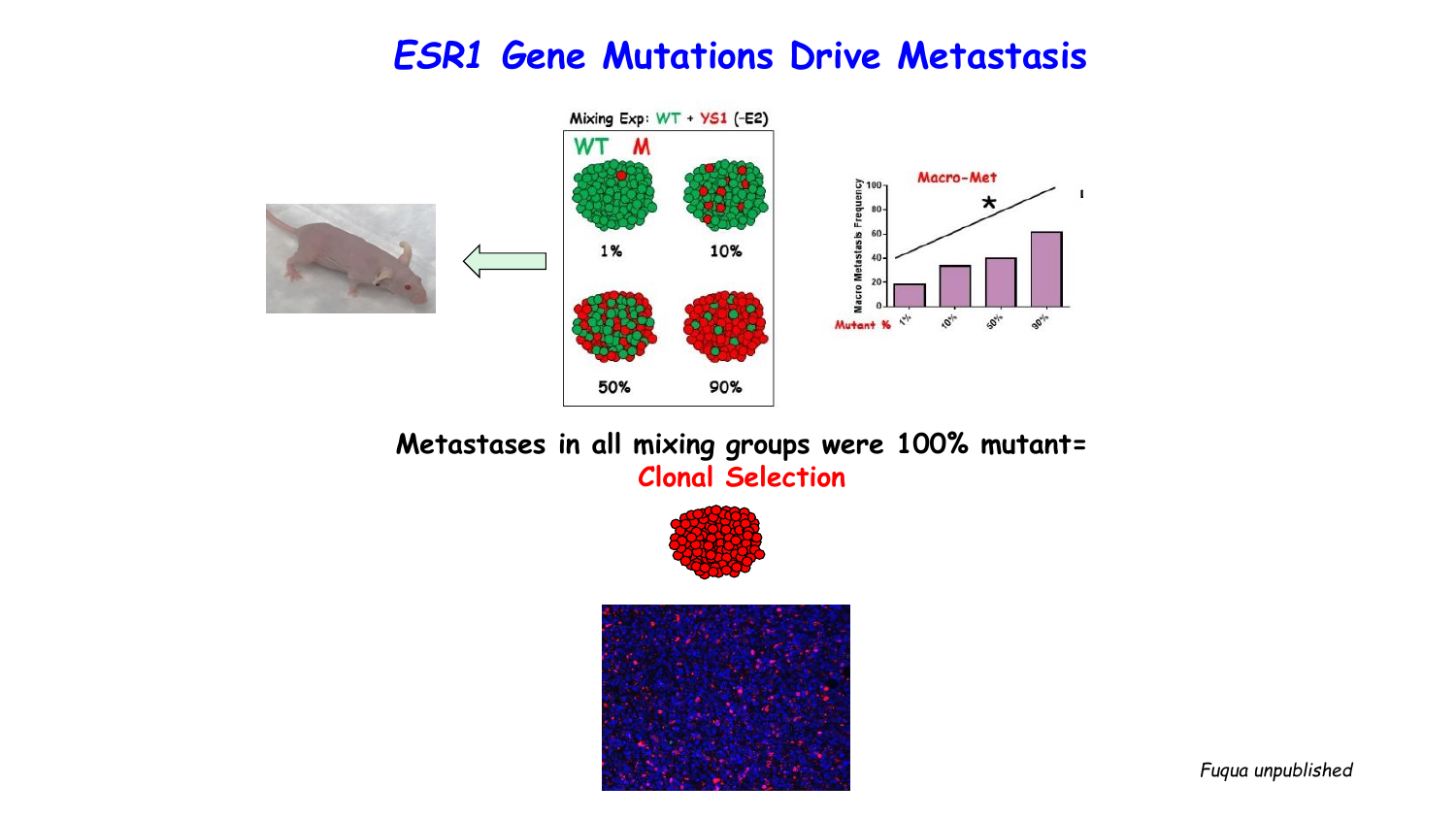### **Comparison of Acquired Changes in MBC vs. Primary Tumors**



 $MBC N=149$ **TCGA N=739** 

This presentation is the intellectual property of Ohr Cohen. Contact them at (ofirc@broadinstitute.org) for permission to repeint and/or distribute.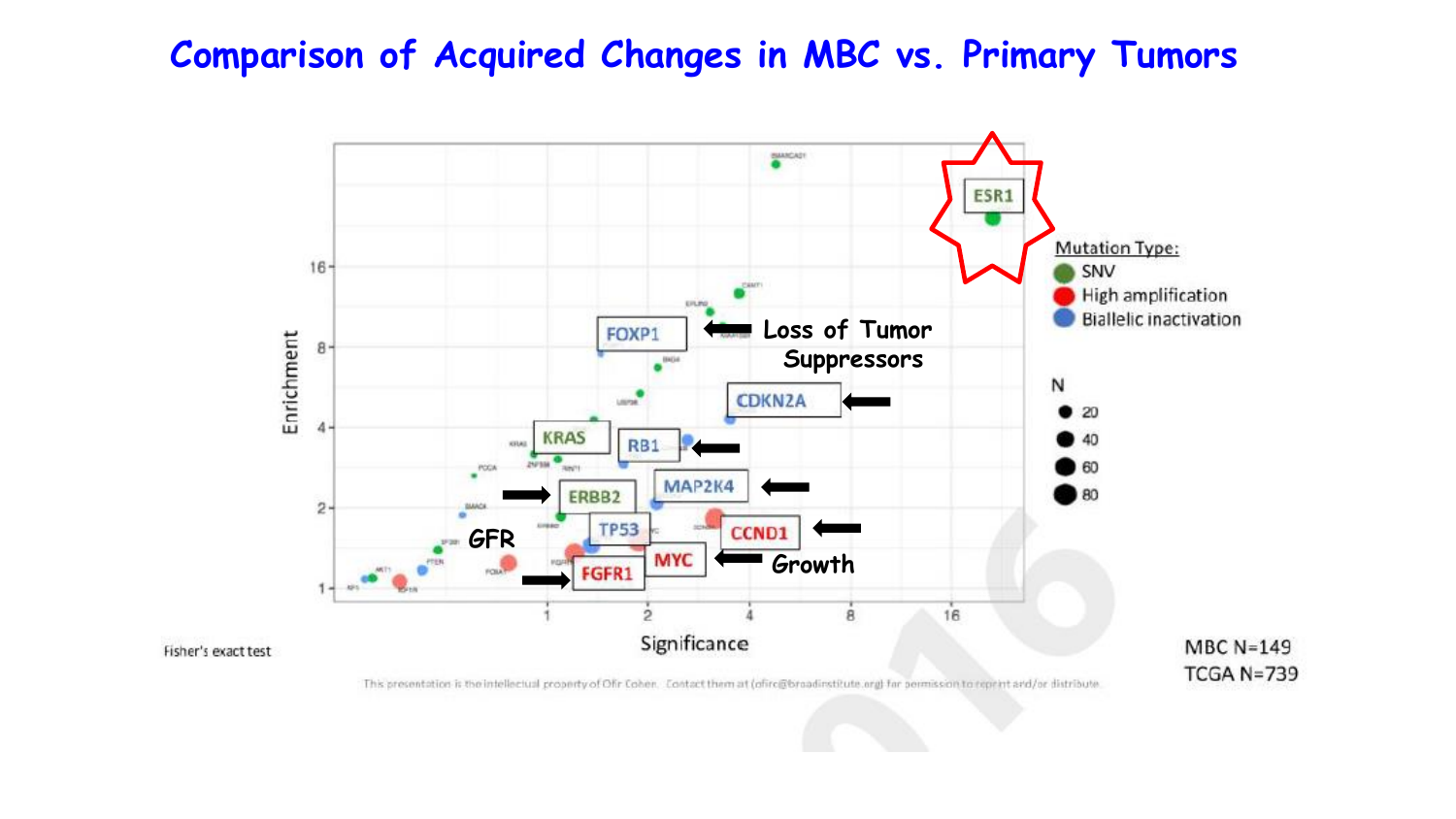## How My View of Breast Cancer Has Changed

#### "The Wac-a-Mole Problem"



**Resistance to therapy** Tumor progression Single gene targeted therapy

Multiple escape pathways **Many mutations** Metastatic heterogenity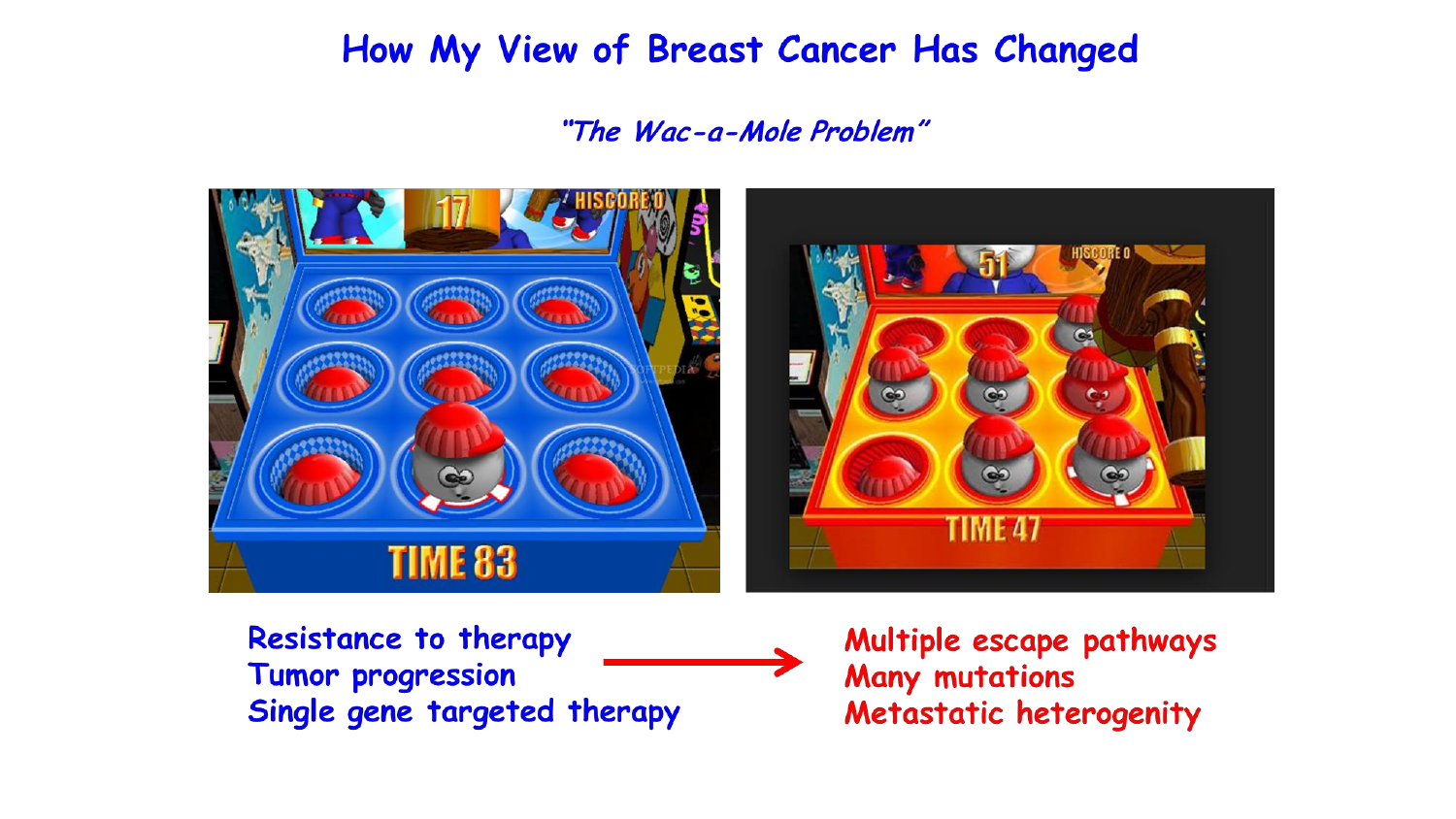#### **Monitor for** *ESR1* **Mutations During Long-term Adjuvant Therapy with AIs?**

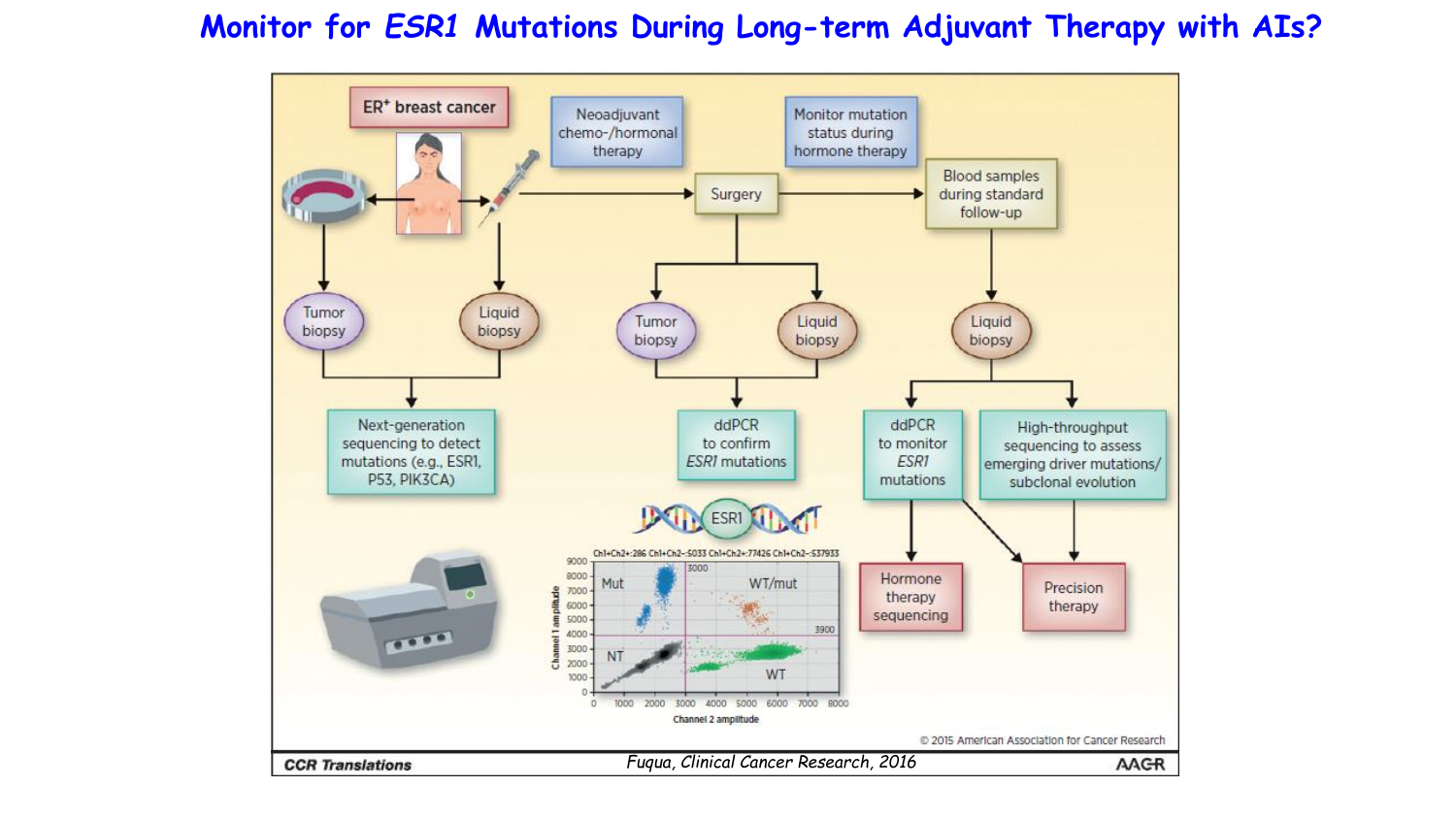# **Discussion Points for Future of MBC Care:**

- *ESR1* mutations are a frequent mechanism of acquired hormone resistance and drive metastasis of MBC
- AI therapy alone in metastatic setting is counter-indicated in *ESR1* mutant+ patients
- Need to sequence for gene alterations in MBC before and during therapy
- **E** Fven with our best new targeted therapies, there is a profound need to develop new sequencing strategies and novel agents for personalized therapy of acquired changes in MBC
- Should targeted agents be used earlier during adjuvant therapy to prevent acquisition of gene changes?